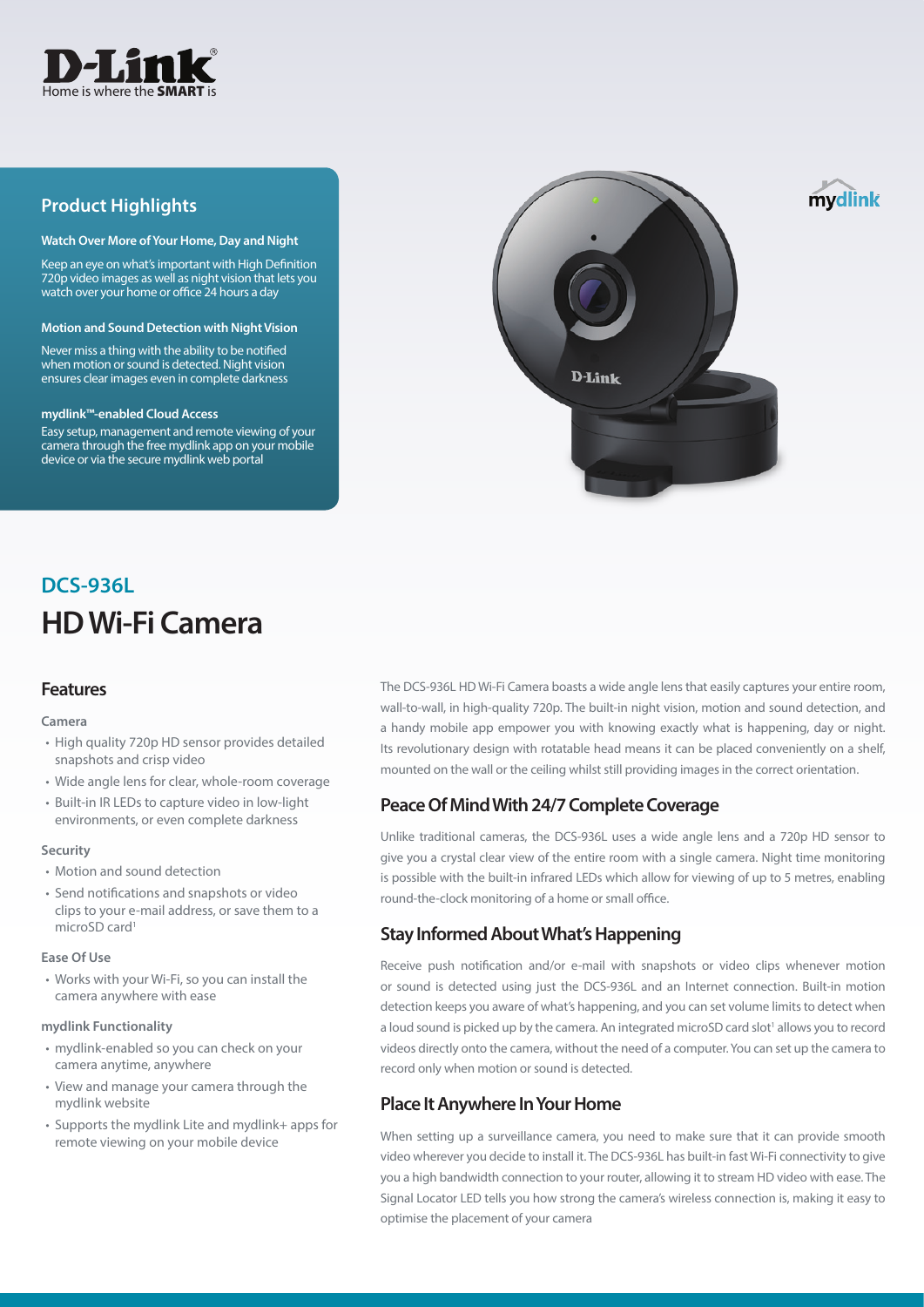

### **mydlink: The Easiest Way to Set Up your Camera and Monitor your Home**

Connecting a camera to your network and accessing it has traditionally required complex configuration. mydlink makes it easy to access your camera from wherever you are, whenever it's convenient for you. Using the free mydlink Lite app for iOS and Android smartphones and tablets, you can connect and setup your mydlink camera without even turning on a computer. A step-by-step guide will have your camera up and running in a matter of minutes. Through the mydlink Lite app, you can set up a free mydlink account which allows you to view and manage your camera from any Internet connected computer. If you have more than one camera, you can add it to your existing mydlink account and watch all your cameras from a single location.

Accessing your cameras on the go is easy too. Just download the free mydlink Lite app for your iPhone or Android device and you can quickly and easily view your camera feed from anywhere with a wireless or 3G/4G LTE connection. Thanks to this app, you can monitor on-the-go even if you don't have access to a computer.

If you have a mydlink-enabled Cloud Router, setting up and configuring your DCS-936L is as easy as 1, 2, 3, thanks to Zero Configuration. Simply connect your camera to its power adapter and then connect your camera to your Cloud Router with an Ethernet cable - the camera will automatically be added to your account.

## **mydlink™ Lite App**



With the free mydlink Lite app for iOS, Android and Windows Phone devices you can quickly and easily monitor your home or office anywhere with a Wi-Fi or mobile Internet connection.

## **Wi-Fi Signal Locator**

Wi-Fi Signal Locator Helps you find the best Wi-Fi spot for your camera





## **Easy setup, flexible placement, access from anywhere at any time**

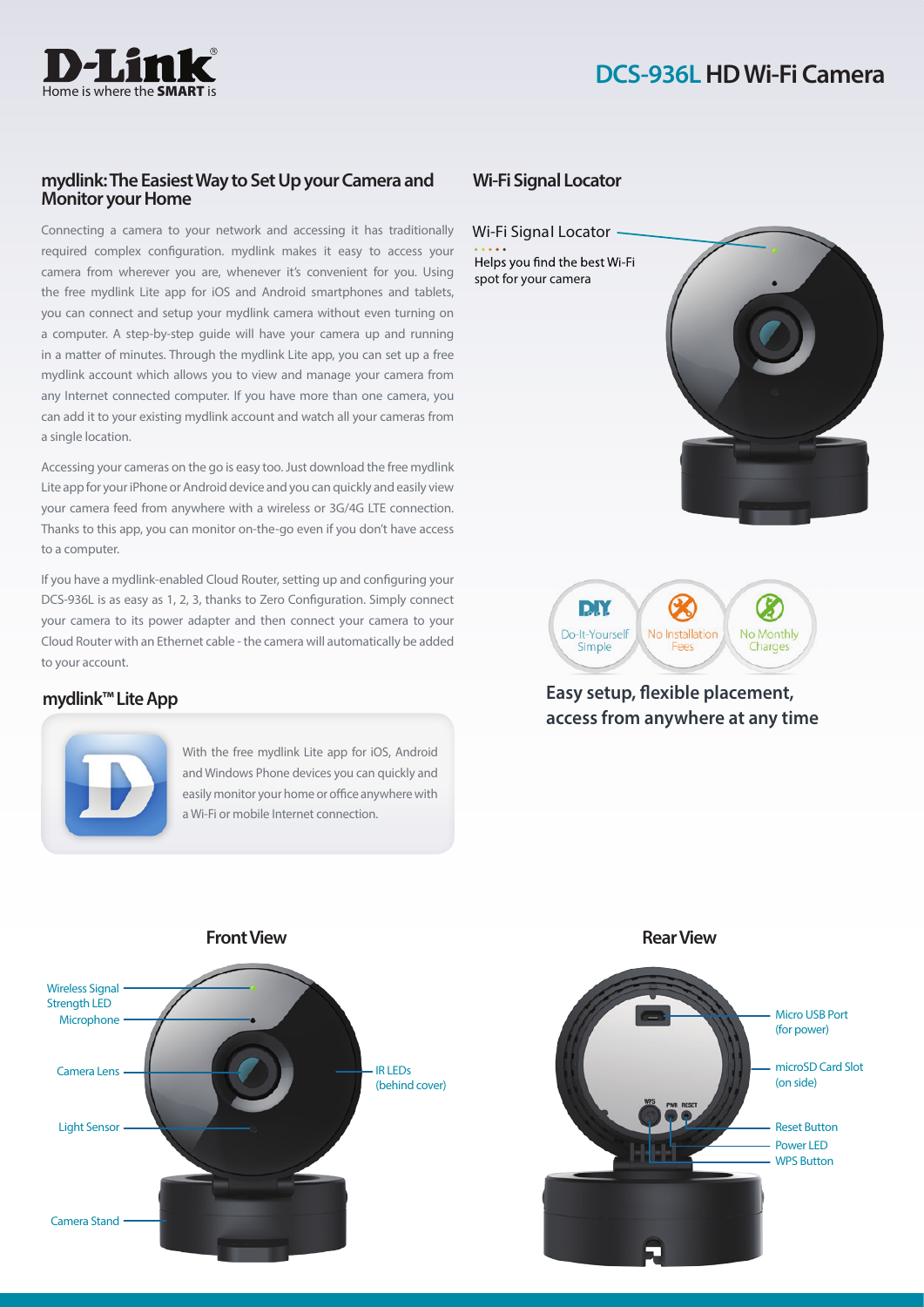

## **Technical Specifications**

| Camera                                |                                                                                                                                                                                                                                                                                                                                   |                                                                                                                                                                                            |  |
|---------------------------------------|-----------------------------------------------------------------------------------------------------------------------------------------------------------------------------------------------------------------------------------------------------------------------------------------------------------------------------------|--------------------------------------------------------------------------------------------------------------------------------------------------------------------------------------------|--|
| Camera Hardware Profile               | • 1/4" Megapixel HD progressive CMOS sensor<br>• 5 metre IR illumination distance<br>• Minimum illumination:<br>· Colour (Day Mode), IR LEDs off: 2.6 lux<br>· B/W (Night Mode), IR LEDs off: 1.5 lux<br>· B/W (Night Mode), IR LEDs on: 0 lux<br>· Built-in Infrared-Cut Removable (ICR) Filter module<br>· Fixed length 2.45 mm | • Aperture F2.4<br>• Angle of view<br>$\cdot$ (H) 112 $^{\circ}$<br>$\bullet$ (V) 77 $^{\circ}$<br>$\cdot$ (D) 120 $^{\circ}$<br>· Minimum object distance: 50 cm<br>· Built-in microphone |  |
| Image Features                        | • Configurable image size, quality, frame rate, and bit rate<br>· Configurable brightness, contrast, sharpness, and<br>saturation                                                                                                                                                                                                 | • Configurable motion detection windows<br>• Time stamp and text overlays                                                                                                                  |  |
| Video Compression                     | • Simultaneous H.264/MJPEG format compression                                                                                                                                                                                                                                                                                     | • JPEG for still images                                                                                                                                                                    |  |
| <b>Video Resolution</b>               | · 720P (1280 x 720), VGA (640 x 352), QVGA (320 x 176) at<br>up to 30 fps                                                                                                                                                                                                                                                         |                                                                                                                                                                                            |  |
| Audio Compression                     | $\cdot$ PCM                                                                                                                                                                                                                                                                                                                       | • ADPCM                                                                                                                                                                                    |  |
| Connectivity                          | · 802.11n/g wireless with WPA/WPA2 encryption<br>• Operates on 2.4 GHz band<br>· microSD card slot <sup>1</sup>                                                                                                                                                                                                                   | • Single-band 1T1R mode supports a maximum data<br>rate of 72.2 Mbps (PHY rate) using 20 MHz bandwidth <sup>2</sup>                                                                        |  |
|                                       |                                                                                                                                                                                                                                                                                                                                   |                                                                                                                                                                                            |  |
| <b>Network</b>                        |                                                                                                                                                                                                                                                                                                                                   |                                                                                                                                                                                            |  |
| Network Protocols                     | · IPv4, IPv6, ARP, TCP, UDP, ICMP<br>• DHCP Client<br>• NTP Client (D-Link)<br>• DNS Client<br>• DDNS Client (D-Link)<br>• SMTP Client                                                                                                                                                                                            | • HTTP Server<br>• PPPoE<br>• UPnP, UPnP Port Forwarding<br>• RTP, RTSP<br>• HTTPS for configuration<br>• Bonjour                                                                          |  |
| Security                              | • Administrator and user group protection<br>• Password authentication                                                                                                                                                                                                                                                            | • HTTP and RTSP digest encryption                                                                                                                                                          |  |
| <b>System Integration</b>             |                                                                                                                                                                                                                                                                                                                                   |                                                                                                                                                                                            |  |
| System Requirements for Web Interface | • Operating system: Microsoft Windows 10/8/7 or Mac<br>OS X 10.7 or higher                                                                                                                                                                                                                                                        | · Browser: Internet Explorer 8, Firefox 12, Chrome 20, or<br>Safari 6 or higher                                                                                                            |  |
| Event Management                      | • Motion detection<br>• Sound level detection                                                                                                                                                                                                                                                                                     | · Event notification and uploading of snapshots/video<br>clips via SMTP                                                                                                                    |  |
| Remote Management                     | • Configuration accessible via web browser                                                                                                                                                                                                                                                                                        |                                                                                                                                                                                            |  |